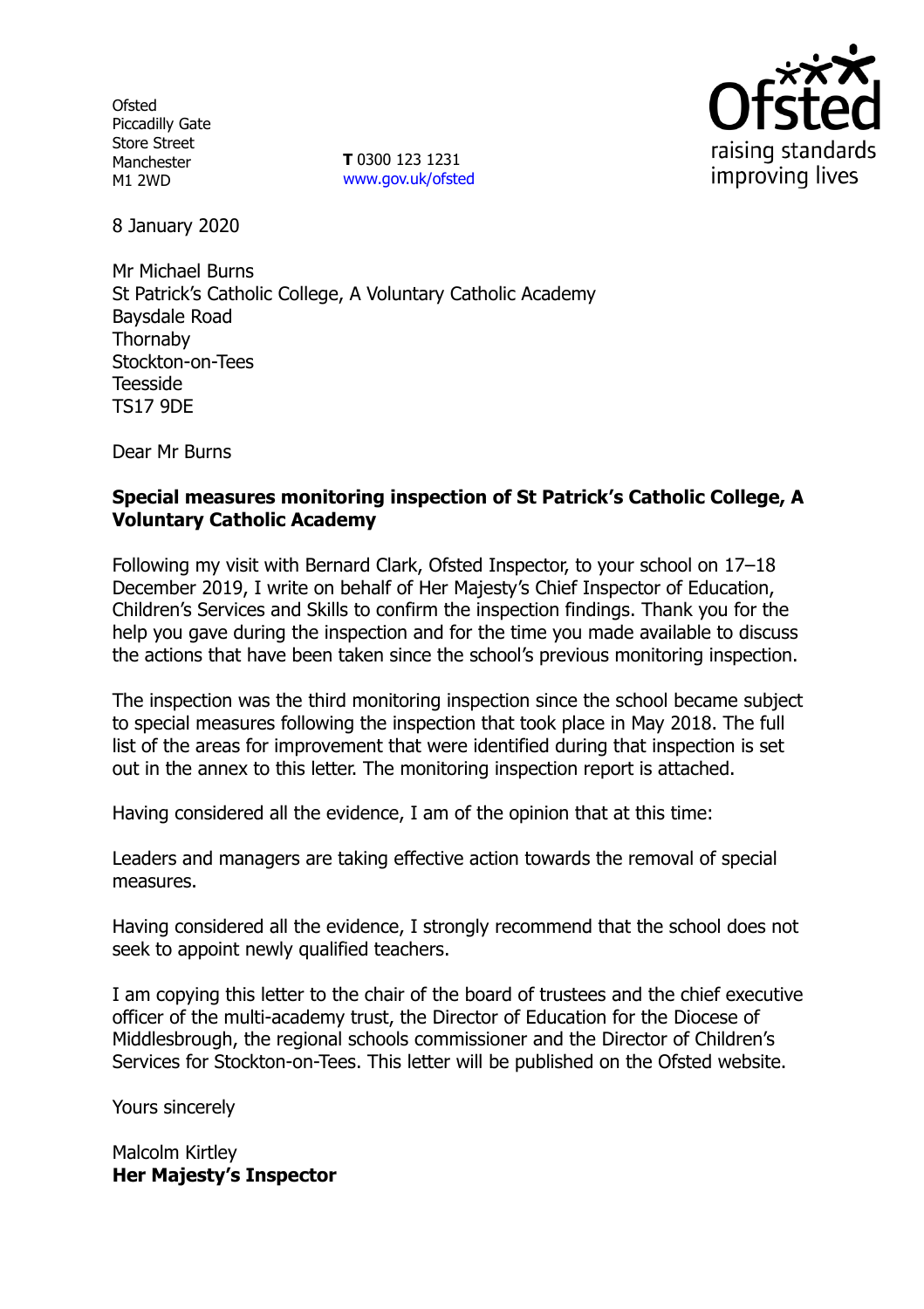

## **Annex**

## **The areas for improvement identified during the inspection that took place in May 2018**

- $\blacksquare$  Urgently act to develop a culture of safeguarding in the school, by:
	- improving pupils' behaviour, particularly when they are between lessons and during breaktimes and lunchtimes
	- $-$  ensuring that all pupils, and especially disadvantaged pupils and those with special educational needs and/or disabilities (SEND), attend school and sustain high rates of attendance.
- Improve the quality of teaching, learning and assessment so that pupils make swift progress and outcomes improve, by ensuring that:
	- all teachers provide pupils with work that builds on their existing knowledge,  $\frac{1}{2}$ skills and understanding in order to deepen their thinking
	- teachers make use of accurate assessment to plan engaging and challenging activities for pupils, particularly for the most able and disadvantaged pupils
	- teachers apply the school's assessment policy consistently to provide timely guidance for pupils so that they are aware of their next steps.
- Urgently improve the effectiveness of leadership and management, including governance, so that all pupils make good progress, by ensuring that:
	- leaders evaluate the impact of their actions effectively in order to accurately identify priorities for further improvement
	- improvement plans identify clear and precise actions, including measurable criteria for success, along with meaningful and manageable timelines
	- all teachers receive the appropriate professional development to develop their skills in the effective use of information about pupils' prior attainment so that they can plan learning to match pupils' different abilities
	- additional funding, such as pupil premium, Year 7 catch-up and the funding  $\equiv$  . to support pupils with SEND, is used effectively and that the impact of this funding on the outcomes of pupils is monitored rigorously by leaders and governors
	- governors hold school leaders to account through monitoring and checking processes that measure impact as well as actions.

An external review of governance should be undertaken in order to assess how this aspect of leadership and management may be improved.

An external review of the school's use of the pupil premium funding should be undertaken in order to assess how this aspect of leadership and management may be improved.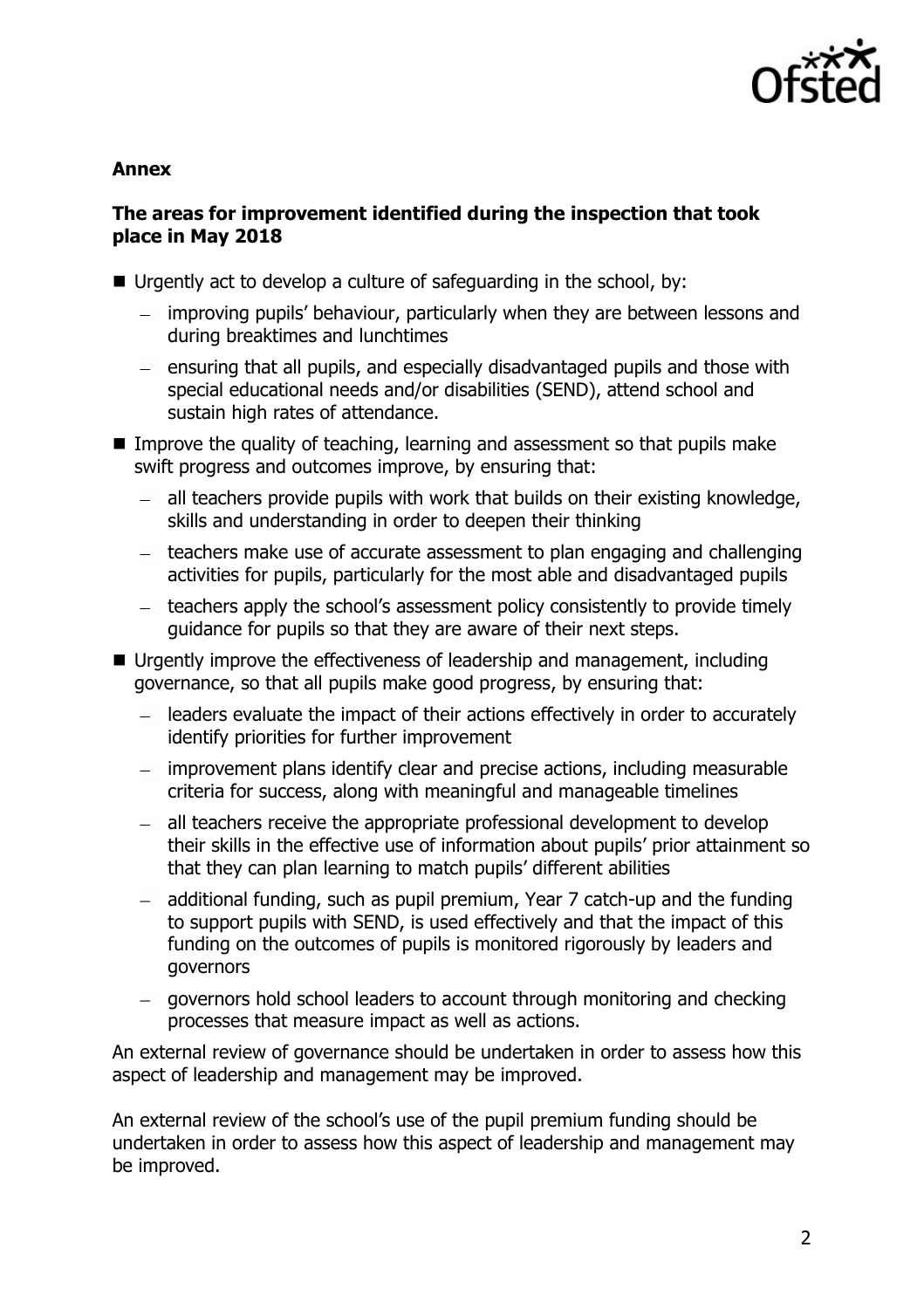

## **Report on the third monitoring inspection on 17 December 2019 to 18 December 2019**

## **Evidence**

We observed the school's work, scrutinised documents and met with the new headteacher. We also met a range of staff from across the school. Inspectors also talked to groups of pupils in meetings, in lessons and around the school site. Inspectors met the chair and vice-chair of the interim advisory board (IAB). Inspectors talked to the chief executive officer of the Nicholas Postgate Catholic Academy Trust. We also worked with the standards officers and subject directors from the trust. Inspectors explored behaviour with pupils and staff. We also considered information on attendance. In this visit, we looked in particular detail at aspects of the curriculum in English, mathematics and science.

# **Context**

A new headteacher took up post on 21 October 2019. In addition, the trust appointed a standards officer in July 2019. In September 2019, trust subject directors for English and mathematics took up their posts. These colleagues are working with senior leaders and subject leaders to improve the quality of education.

In January 2020, a further six teachers will join the school. These include three teachers of English, a science teacher and an art teacher. An additional senior leader will also join the trust and be based at the school.

## **The progress made by the school in tackling the key areas for improvement identified at the section 5 inspection**

The new headteacher has taken significant strides in a short space of time. The trust has made important new appointments. A standards officer now oversees improvements in the quality of education. Subject directors in English and mathematics are working with subject leaders and teachers in school. This is improving the quality of planning. It is also improving aspects of teaching and assessment. While there is still a long way to go, the momentum for change has increased.

These appointments came too late to arrest a decline in progress for Year 11 pupils in summer 2019. In the first year following on from inspection, leaders had been unable to improve the quality of education with sufficient urgency. Although behaviour was better, teaching remained highly variable.

This picture is now changing. Long-term plans are being complemented by urgent actions to support Year 11 pupils. Much stronger systems are in place to check pupils' progress and the quality of education. When areas of underachievement are identified, swifter action is being taken to provide support.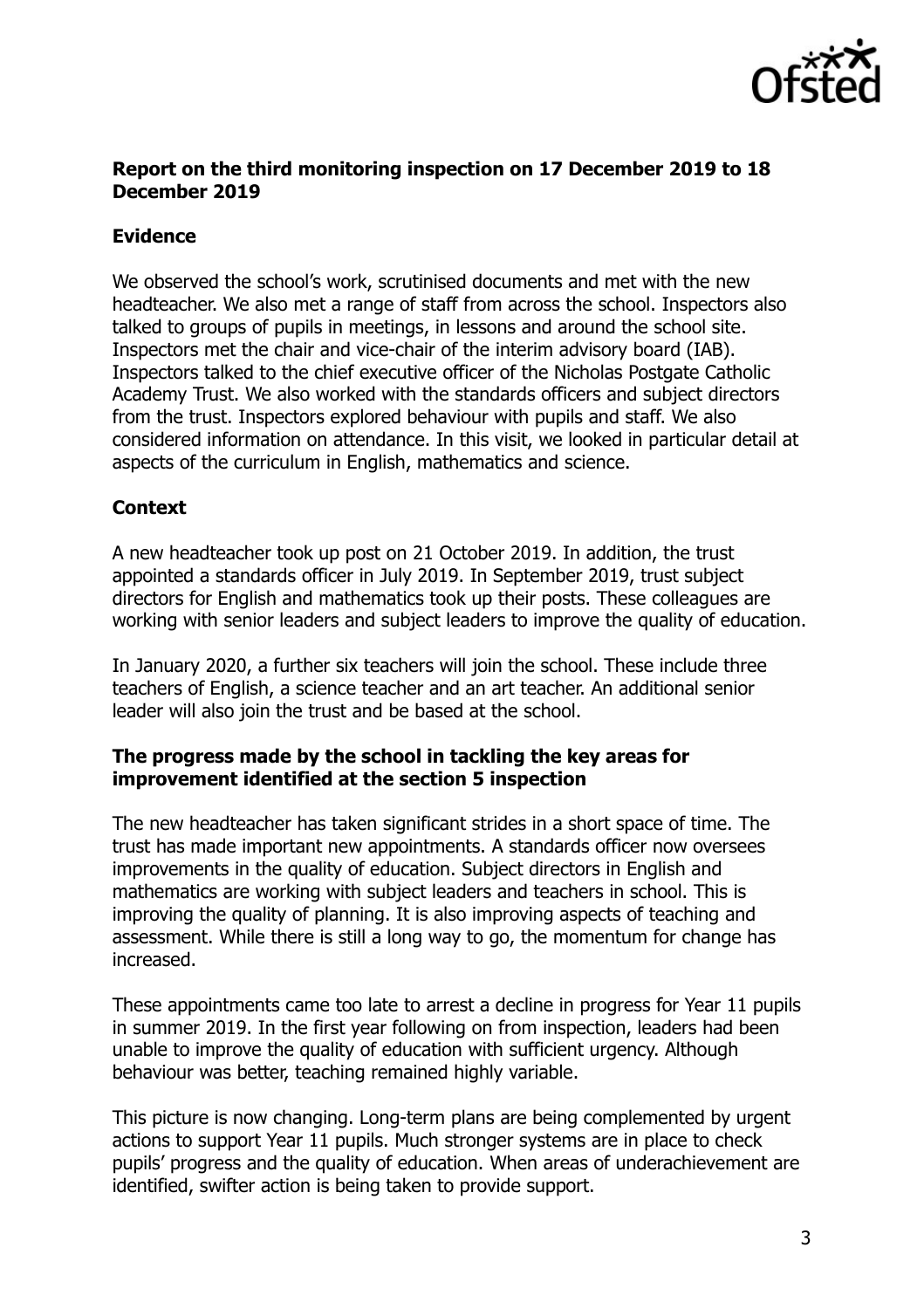

Subject directors are working with subject leaders to improve the curriculum. They have already taken practical steps to change what pupils learn over time. New systems for lesson planning and assessment are being introduced. They have raised expectations of the quality of work required of pupils. These changes are relatively new. There remains much variability in how well they are being implemented. However, support is now in place and staff training is ongoing.

The improvements in behaviour and safety identified in previous monitoring visits have continued. The headteacher has further refined behaviour systems. All of the pupils we talked with said behaviour was better. Senior leaders are much more visible at lesson times, breaks and at the end of the school day. Pupils feel reassured by this. Leaders can now work with pupils to address poor behaviour before it escalates. This improving atmosphere is reflected in significant reductions in incidents of exclusion from school for poor behaviour.

Leaders have made the school site safer. Movement on corridors is calmer and more effectively supervised. Split lunchtimes and breaks have led to better site management. There has been a drastic reduction in serious incidents causing injury. Leaders and teachers take purposeful action to help pupils leave the site as safely as possible. The headteacher has commissioned support from the local authority to further improve traffic safety outside the school.

Leaders' actions to improve attendance have been less successful. Despite over 400 home visits, overall attendance actually fell at the end of last year. The headteacher is currently reviewing attendance support. This is a major priority for the new year. Despite improvements in teaching and leadership, too many pupils are absent.

#### **The effectiveness of leadership and management**

The headteacher has a clear vision for improvement. He wants all pupils to succeed. In just eight weeks, he has made a number of important changes. He has brought in new systems to check pupils' progress and the quality of education. Prompt action is now being taken to support pupils who fall behind. His team holds weekly meetings to check on the most vulnerable pupils. The members of the senior team are working more effectively together.

The headteacher is developing the quality of senior leadership. He has made sure that his team is much more visible around the school site. As a result, staff and pupils feel more supported. Senior leaders will not accept bullying or poor behaviour. Pupils largely accept the clarity of new behaviour systems.

The trust has built its capacity. Its own standards and subject officers are helping teachers' planning and assessment. Staff receive regular training and resources to implement the curriculum. Much still needs to be done to implement this training in the classroom. Nevertheless, all of the staff we talked to said that they were receiving better support.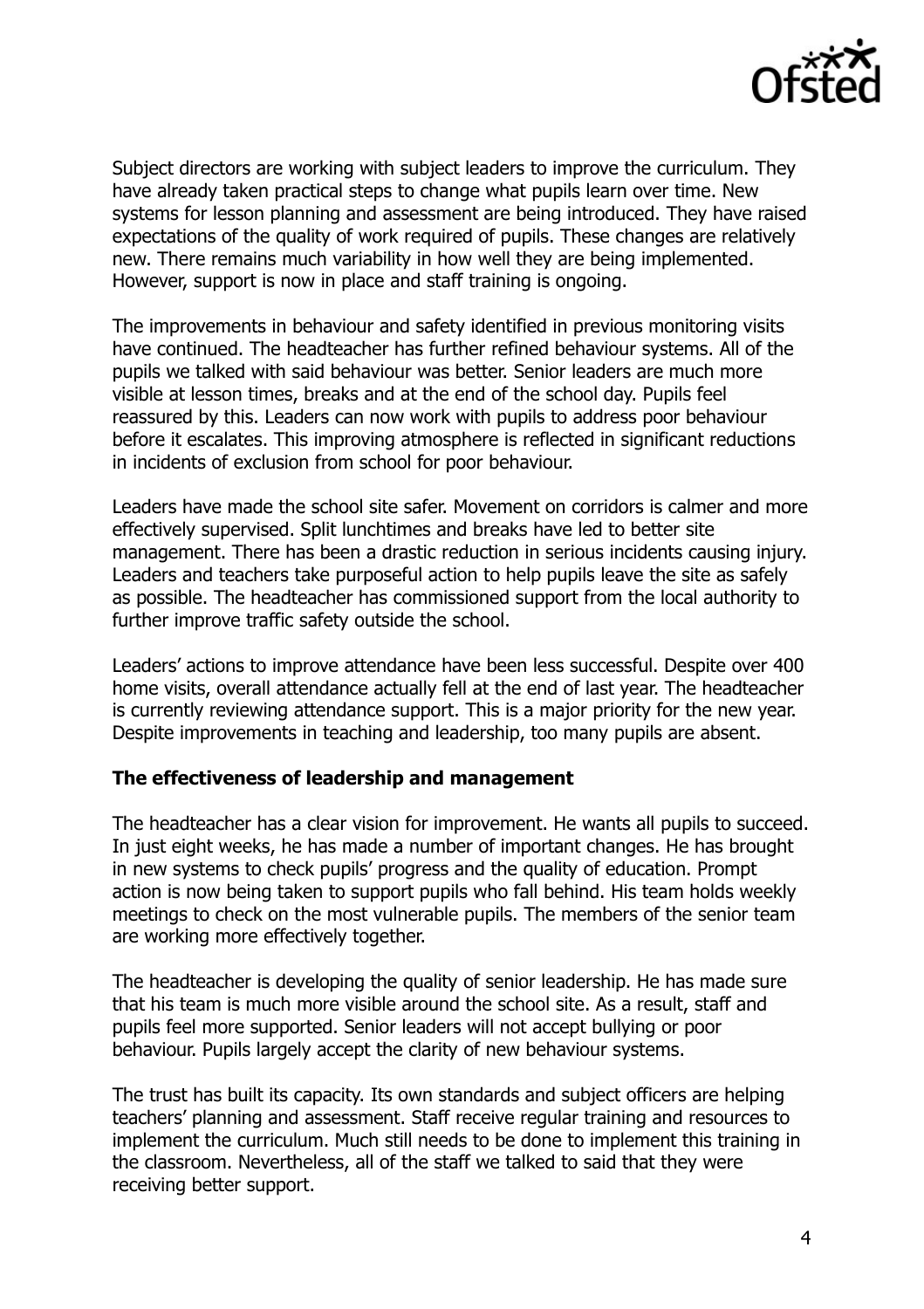

The IAB is working with renewed urgency to ensure improvement is more rapid. The chair has added expertise to his team. His team carries out regular checks of the school's work ahead of its review meetings.

Leaders are developing better links with parents and carers. Two thirds of parents recently attended an event to support Year 11 pupils with their revision. Regular newsletters are drawing attention to many positive aspects of the school's work. Senior leaders and the chair of the IAB hold regular forums with parents. Staff said that they receive fewer objections from parents when they issue sanctions, such as detentions. This is because more parents appreciate the culture leaders are building. Leaders are building a positive atmosphere through increasing praise and rewards. Pupils are accessing more clubs and after-school activities. Pupils' successes are shared through the school's developing use of social media.

#### **Strengths in the school's approaches to securing improvement:**

- The headteacher has increased the pace of improvement. There is increased urgency in actions to improve the curriculum and pupils' outcomes.
- **Pupils' behaviour has continued to improve. The school site is safer and calmer.** Pupils and staff value the heightened presence of leaders.
- $\blacksquare$  The trust is providing better training. This is improving the quality of the curriculum. Teachers are planning lessons to help pupils to learn more over time.
- The trust has increased its leadership capacity. Specialist teachers have been appointed. The school now has greater capacity for improvement.
- Subject directors are improving the quality of the curriculum in English and mathematics.
- New enrichment opportunities are contributing to pupils' wider development.

#### **Weaknesses in the school's approaches to securing improvement:**

- The lack of urgency identified in the previous monitoring inspection contributed to a decline in results for Year 11 pupils in summer 2019.
- Despite improvements in behaviour, leaders have been unable to raise attendance. The headteacher is reviewing attendance strategies, but this remains a major area of weakness.
- Despite better training and support, the quality of teaching remains highly variable.

#### **External support**

Leaders are working with outstanding schools to build subject expertise. Teachers value the opportunity to see stronger practice in action. Leaders have worked with